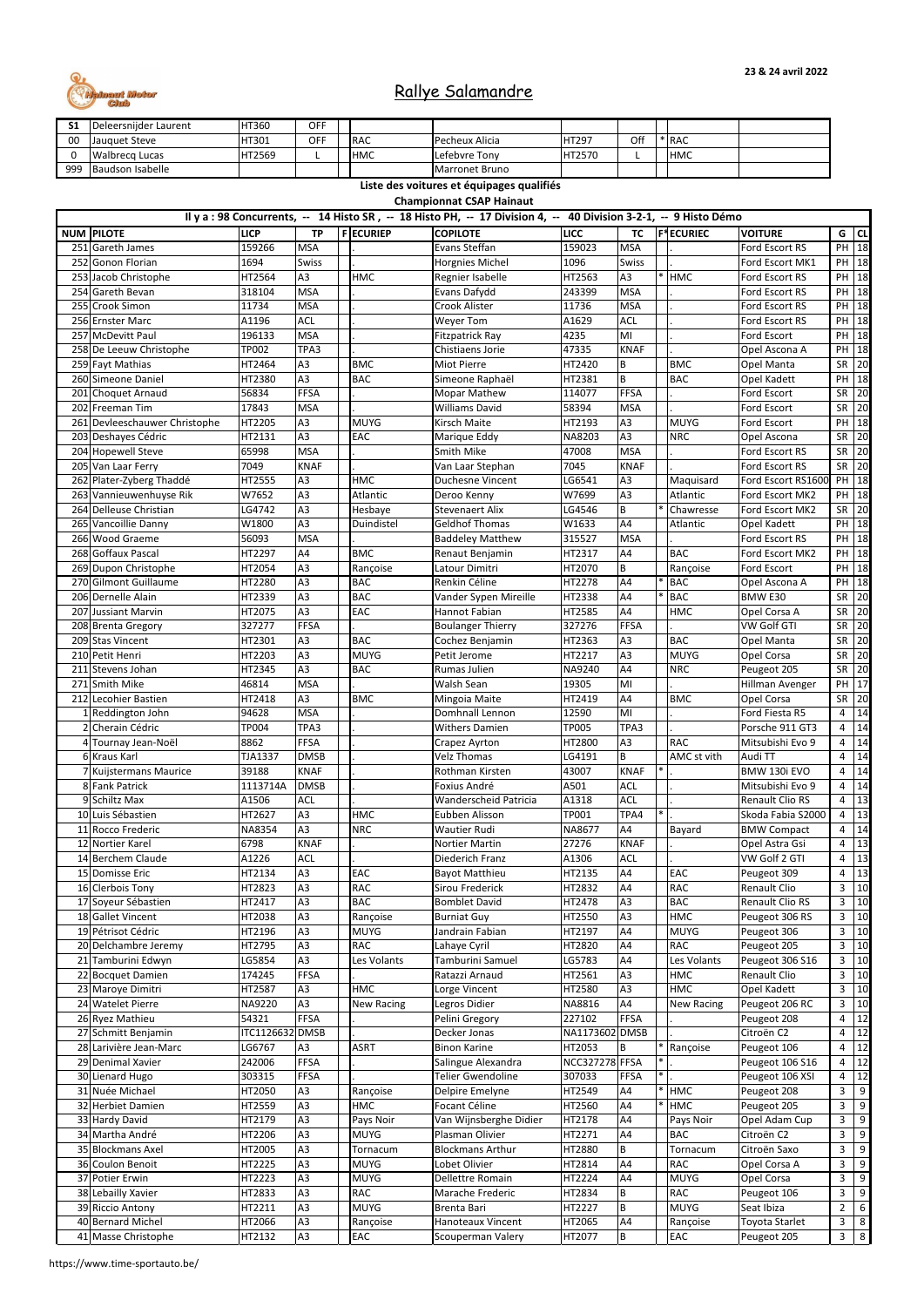|     | <b>NUM PILOTE</b>     | <b>LICP</b>   | <b>TP</b>      | <b>FECURIEP</b>               | <b>COPILOTE</b>        | LICC          | <b>TC</b>      | <b>F*ECURIEC</b>  | <b>VOITURE</b>           | G              | CL |
|-----|-----------------------|---------------|----------------|-------------------------------|------------------------|---------------|----------------|-------------------|--------------------------|----------------|----|
| 42  | Fondair Lorys         | <b>NA9645</b> | A4             | <b>New Racing</b>             | Fondair Johan          | <b>NA8038</b> | A <sub>3</sub> | <b>New Racing</b> | Suzuki Swift             | 3              | 8  |
|     | 43 Gevers Renaud      | HT2040        | A4             | Rançoise                      | Gevers Mélanie         | HT2062        | <b>B</b>       | Rançoise          | Peugeot 106 Rallye       | $\overline{3}$ | 8  |
|     | 44 Meunier Guillaume  | HT2807        | A4             | <b>RAC</b>                    | Jauquet Florian        | HT2791        | B              | <b>RAC</b>        | Peugeot 205              | 3              | 8  |
|     | 45 Bernard Anthony    | HT2063        | A4             | Rançoise                      | <b>Antoine David</b>   | HT2089        | l B            | EAC               | Peugeot 106              | $\overline{3}$ | 8  |
|     | 46 Orban Emilien      | NA8068        | A4             | Racing Car Mosan Wilmet Manon |                        | NA9893        | l B            | Bayard            | Peugeot 106              | 3              | 8  |
|     | 47 Rousselet Jordy    | HT2801        | A <sub>3</sub> | <b>RAC</b>                    | <b>Staes William</b>   | HT2455        | A <sub>3</sub> | <b>BMC</b>        | Opel Corsa               | 3              | 8  |
|     | 48 Radoux Lionel      | LG6837        | A3             | <b>ASRT</b>                   | Radoux Eloise          | LG6770        | B              | <b>ASRT</b>       | Peugeot 106              | 3              | 8  |
|     | 49 Marteleur Julien   | HT2058        | A4             | Rançoise                      | Hansoulle Pierre       | HT2059        | A4             | Rançoise          | Citroën Ax               | 3              | 8  |
|     | 50 Lalouette Pascal   | 275135        | <b>FFSA</b>    |                               | Deval Ludovic          | HT2557        | A4             | <b>HMC</b>        | Citroën Saxo             | $\overline{2}$ | 5  |
|     | 51 Defontaine Louis   | HT2548        | A4             | <b>HMC</b>                    | <b>Hespel Estevan</b>  | HT2547        | B              | <b>HMC</b>        | Peugeot 106              | $\overline{2}$ | 5  |
|     | 52 Herpol Adrien      | HT2060        | AA             | Rançoise                      | Michaux Maël           | HT2061        | A <sub>3</sub> | Rançoise          | Peugeot 106              | $\overline{2}$ | 5  |
|     | 53 Wibou Tristan      | HT2816        | A4             | <b>RAC</b>                    | Pestiaux Edwin         | HT2817        | A <sub>4</sub> | <b>RAC</b>        | Peugeot 106              | $\overline{2}$ | 5  |
|     | 54 Hupez Steve        | HT2033        | A4             | Rançoise                      | <b>Petit Florentin</b> | HT2047        | B              | Rançoise          | Peugeot 106              | $\overline{2}$ | 5  |
|     | 55 Gabriel Geert      | A2191         | A4             | Titanic                       | Verte Kenneth          | TP003         | TPA4           |                   | Peugeot 106 Xsi          | $\overline{2}$ | 5  |
|     | 56 Tefnin Guillaume   | LG5369        | A4             | <b>EBRT</b>                   | Tefnin François        | LG4363        | A <sub>4</sub> | <b>EBRT</b>       | Peugeot 106              | $\overline{2}$ | 5  |
|     | 57 Noël Rémy          | HT2081        | A3             | EAC                           | Mahieu Alexandre       | HT2082        | A4             | EAC               | Citroën Saxo             | $\overline{2}$ | 5  |
|     | 58 Robyns Philippe    | LG6804        | A3             | <b>HMC</b>                    | <b>Dupuis Manon</b>    | LG6805        | l B            | <b>HMC</b>        | Suzuki Swift             | $\overline{2}$ | 4  |
|     | 59 Borgnet Joël       | HT2792        | A3             | <b>RAC</b>                    | Lemaire Sébastien      | 307487        | FFSA           |                   | Suzuki Swift             | $\overline{2}$ | 4  |
|     | 60 Van bladel Bernard | HT2035        | A4             | Rançoise                      | Van bladel Noham       | HT2055        | l B            | Rançoise          | Opel Corsa               | $\overline{2}$ | 4  |
|     | 61 Tieleman Thomas    | HT2463        | A4             | <b>BMC</b>                    | <b>Glinne Arnaud</b>   | HT2431        | A4             | <b>BMC</b>        | Citroën Saxo VTS         | $\overline{2}$ | 4  |
| 301 | Jussiant Ronald       | HT2124        |                | EAC                           | Chupin Séverinne       | HT2123        | L              | EAC               | <b>Vauxhall Chevette</b> | H              | D  |
|     | 302 Tollemer Philippe | TP011         | <b>TPL</b>     |                               | Hottelet Jean-Louis    | <b>TP012</b>  | <b>TPL</b>     |                   | Ford Escort RS           | H.             | D  |
|     | 303 Hugla Philippe    | TP009         | <b>TPL</b>     |                               | Dejean Nicolas         | <b>TP008</b>  | <b>TPL</b>     |                   | Opel Monza               | H              | D  |
|     | 304 Hugla David       | TP010         | <b>TPL</b>     |                               | Dejean Julien          | TP014         | <b>TPL</b>     |                   | <b>BMW M3 E36</b>        | H              | D  |
|     | 305 Berger Michael    | HT2609        |                | <b>HMC</b>                    | Delcourt Christophe    | HT2537        | L              | <b>HMC</b>        | Opel Kadett GTE          | H              | D  |
|     | 306 Lambreck Pascal   | NA9962        |                | Condroz Nam                   | Debrulle Etienne       | <b>NA9378</b> | L              | Condroz Nam       | <b>BMW E30</b>           | H              | D  |
|     | 307 Spader Walter     | HT2101        |                | <b>EAC</b>                    | Godefroidt Quentin     | TP013         | <b>TPL</b>     |                   | Opel Corsa               | H              | D  |
|     | 308 Decock Maxim      | 15            | <b>TPL</b>     |                               | <b>Dubus Antoine</b>   | 16            | TPL            |                   | Ford Escort              | H              | D  |
|     | 309 Kuipers Giel      | <b>TP006</b>  | <b>TPL</b>     |                               | Engelen Bart           | <b>TP007</b>  | <b>TPL</b>     |                   | Opel Corsa Gsi           | H              | D  |

https://www.time-sportauto.be/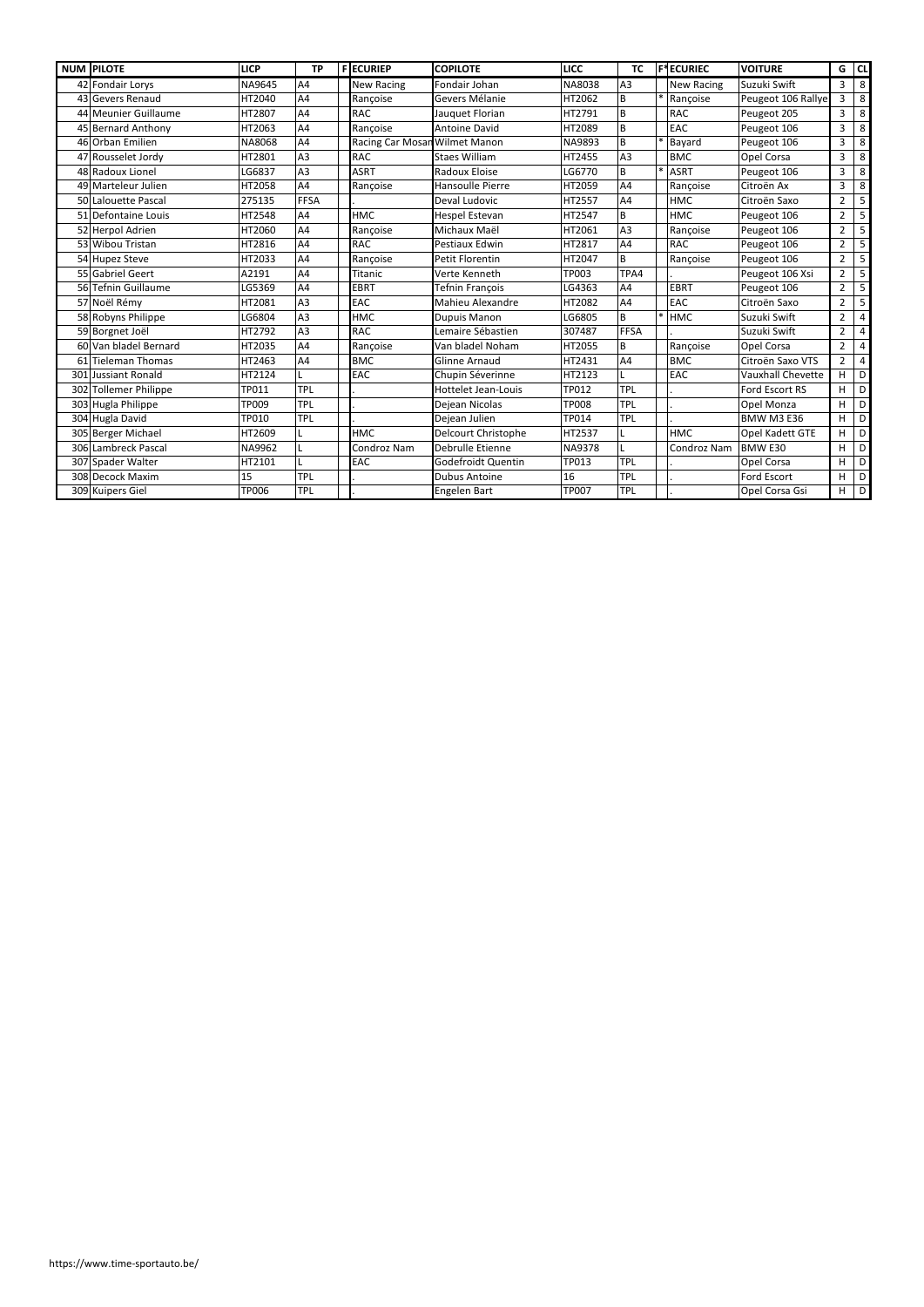|     | Championnat CSAP Hainaut              |  |                       |                                     |                        |                 |          |                        |         |        |  |  |  |  |
|-----|---------------------------------------|--|-----------------------|-------------------------------------|------------------------|-----------------|----------|------------------------|---------|--------|--|--|--|--|
|     | <b>D4 - Classification Unofficial</b> |  |                       |                                     |                        |                 |          |                        |         |        |  |  |  |  |
|     | <b>D4 - Classement Officieux</b>      |  |                       |                                     |                        |                 |          |                        |         |        |  |  |  |  |
|     | After ES / SS: 12 - STREE(7.98 km)    |  |                       |                                     |                        |                 |          |                        |         |        |  |  |  |  |
| Pos | No.                                   |  | Pilote                | Co-Pilote                           | Licence                | Ecurie          | D-CI     | Marque                 | Temps   | D.Prem |  |  |  |  |
|     | 2                                     |  | Cherain Cédric        | <b>Withers Damien</b>               | TP004 / TP005          | 7.              | 4-14     | Porsche 911 GT3        | 1:10:05 |        |  |  |  |  |
| 2   | 27                                    |  | Schmitt Benjamin      | Decker Jonas                        | ITC1126632 / NA117. /. |                 | 4-12     | Citroën C <sub>2</sub> | 1:15:15 | 5:10   |  |  |  |  |
| 3   | 8                                     |  | <b>Fank Patrick</b>   | Foxius André                        | 1113714A / A501        |                 | $4 - 14$ | Mitsubishi Evo 9       | 1:17:21 | 7:16   |  |  |  |  |
| 4   | 7                                     |  | Kuijstermans Maurice  | Rothman Kirsten                     | 39188 / 43007          |                 | $4 - 14$ | BMW 130i EVO           | 1:19:00 | 8:55   |  |  |  |  |
| 5   | 9                                     |  | Schiltz Max           | Wanderscheid Patricia A1506 / A1318 |                        |                 | 4-13     | <b>Renault Clio RS</b> | 1:19:55 | 9:50   |  |  |  |  |
| 6   | 26                                    |  | <b>Ryez Mathieu</b>   | Pelini Gregory                      | 54321 / 227102         | 7.              | $4 - 12$ | Peugeot 208            | 1:21:25 | 11:20  |  |  |  |  |
| 7   | 14                                    |  | <b>Berchem Claude</b> | Diederich Franz                     | A1226 / A1306          | $\prime$ .      | $4 - 13$ | VW Golf 2 GTI          | 1:21:56 | 11:51  |  |  |  |  |
| 8   | 30                                    |  | Lienard Hugo          | Telier Gwendoline                   | 303315 / 307033        | $\prime$ .      | $4 - 12$ | Peugeot 106 XSI        | 1:23:11 | 13:06  |  |  |  |  |
| 9   | 15                                    |  | Domisse Eric          | <b>Bayot Matthieu</b>               | HT2134 / HT2135        | EAC / EAC       | $4 - 13$ | Peugeot 309            | 1:24:27 | 14:22  |  |  |  |  |
| 10  | 28                                    |  | Larivière Jean-Marc   | <b>Binon Karine</b>                 | LG6767 / HT2053        | ASRT / Rancoise | 4-12     | Peugeot 106            | 1:25:45 | 15:40  |  |  |  |  |
| 11  | 12                                    |  | Nortier Karel         | Nortier Martin                      | 6798 / 27276           |                 | 4-13     | Opel Astra Gsi         | 1:31:01 | 20:56  |  |  |  |  |
| 12  | 11                                    |  | Rocco Frederic        | <b>Wautier Rudi</b>                 | NA8354 / NA8677        | NRC / Bayard    | $4 - 14$ | <b>BMW Compact</b>     | 1:35:00 | 24:55  |  |  |  |  |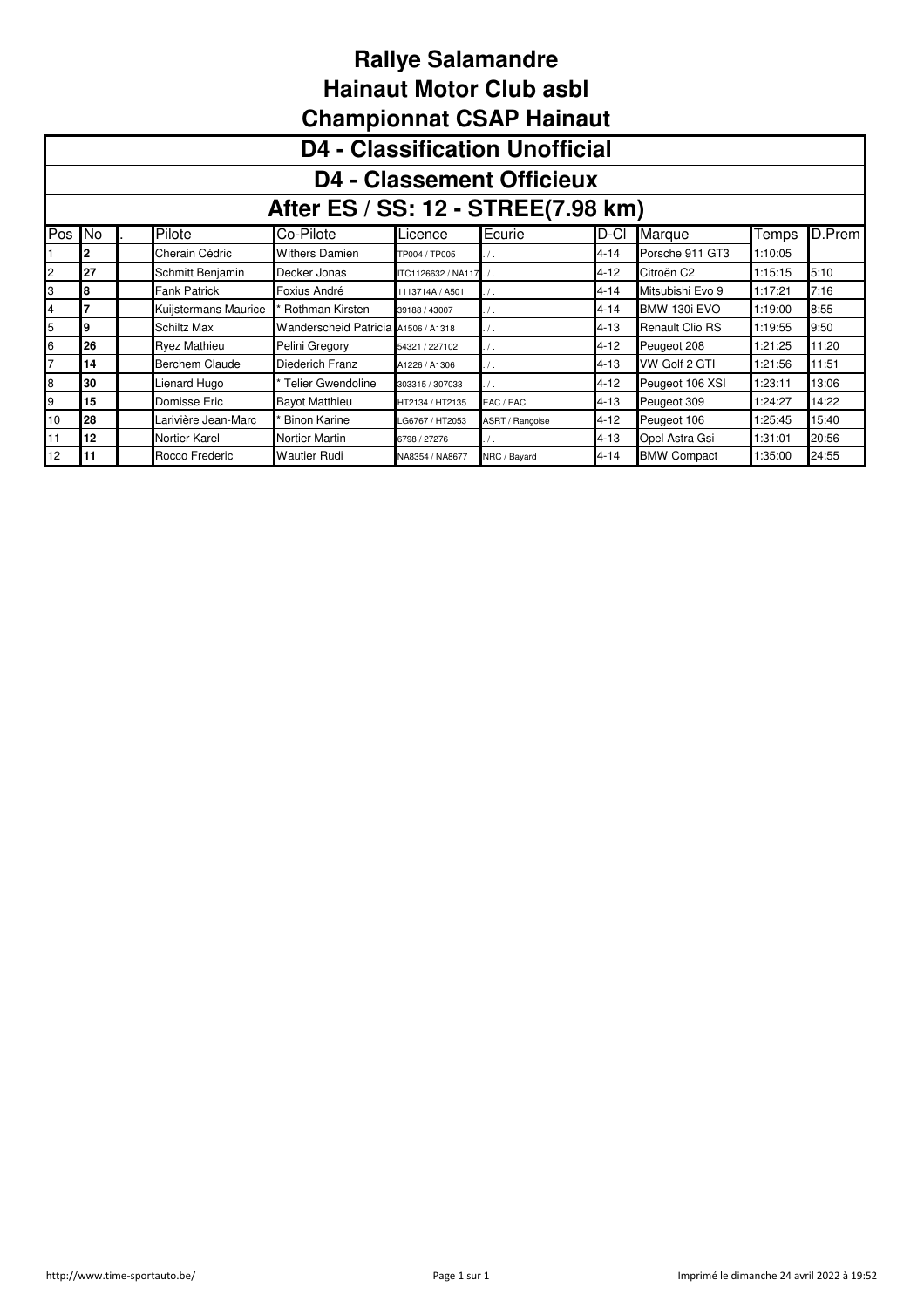|                | <b>UNIQUIDIUMINAL USAF HAMADUL</b> |                        |                                       |                 |                               |          |                       |         |        |  |  |  |  |
|----------------|------------------------------------|------------------------|---------------------------------------|-----------------|-------------------------------|----------|-----------------------|---------|--------|--|--|--|--|
|                |                                    |                        | D1-D2-D3 - Classification Unofficial  |                 |                               |          |                       |         |        |  |  |  |  |
|                | D1-D2-D3 - Classement Officieux    |                        |                                       |                 |                               |          |                       |         |        |  |  |  |  |
|                | After ES / SS: 12 - STREE(7.98 km) |                        |                                       |                 |                               |          |                       |         |        |  |  |  |  |
| Pos            | N <sub>o</sub>                     | Pilote                 | Co-Pilote                             | Licence         | Ecurie                        | D-CI     | Marque                | Temps   | D.Prem |  |  |  |  |
|                | 18                                 | Gallet Vincent         | <b>Burniat Guy</b>                    | HT2038 / HT2550 | Rancoise / HMC                | $3 - 10$ | Peugeot 306 RS        | 1:12:45 |        |  |  |  |  |
| 2              | 17                                 | Soyeur Sébastien       | <b>Bomblet David</b>                  | HT2417 / HT2478 | BAC / BAC                     | $3 - 10$ | Renault Clio RS       | 1:12:52 |        |  |  |  |  |
| 3              | 19                                 | Pétrisot Cédric        | Jandrain Fabian                       | HT2196 / HT2197 | MUYG / MUYG                   | $3 - 10$ | Peugeot 306           | 1:16:19 | 3:34   |  |  |  |  |
| 4              | 20                                 | Delchambre Jeremy      | Lahaye Cyril                          | HT2795 / HT2820 | RAC / RAC                     | $3 - 10$ | Peugeot 205           | 1:16:29 | 3:44   |  |  |  |  |
| 5              | 31                                 | Nuée Michael           | Delpire Emelyne                       | HT2050 / HT2549 | Rancoise / HMC                | $3-9$    | Peugeot 208           | 1:18:31 | 5:46   |  |  |  |  |
| 6              | 16                                 | <b>Clerbois Tony</b>   | Sirou Frederick                       | HT2823 / HT2832 | RAC / RAC                     | $3 - 10$ | <b>Renault Clio</b>   | 1:18:40 | 5:55   |  |  |  |  |
| $\overline{7}$ | 36                                 | Coulon Benoit          | Lobet Olivier                         | HT2225 / HT2814 | MUYG / RAC                    | $3-9$    | Opel Corsa A          | 1:21:31 | 8:46   |  |  |  |  |
| 8              | 35                                 | <b>Blockmans Axel</b>  | <b>Blockmans Arthur</b>               | HT2005 / HT2880 | Tornacum / Tornacum           | $3-9$    | Citroën Saxo          | 1:21:46 | 9:01   |  |  |  |  |
| 9              | 47                                 | Rousselet Jordy        | Staes William                         | HT2801 / HT2455 | RAC / BMC                     | $3 - 8$  | Opel Corsa            | 1:21:59 | 9:14   |  |  |  |  |
| 10             | 40                                 | <b>Bernard Michel</b>  | Hanoteaux Vincent                     | HT2066 / HT2065 | Rancoise / Rancoise           | $3 - 8$  | <b>Toyota Starlet</b> | 1:23:14 | 10:29  |  |  |  |  |
| 11             | 46                                 | Orban Emilien          | <b>Wilmet Manon</b>                   | NA8068 / NA9893 | Racing Car Mosan / Bayard 3-8 |          | Peugeot 106           | 1:24:03 | 11:18  |  |  |  |  |
| 12             | 41                                 | Masse Christophe       | Scouperman Valery                     | HT2132 / HT2077 | EAC / EAC                     | $3 - 8$  | Peugeot 205           | 1:24:06 | 11:21  |  |  |  |  |
| 13             | 32                                 | Herbiet Damien         | Focant Céline                         | HT2559 / HT2560 | HMC / HMC                     | $3-9$    | Peugeot 205           | 1:24:51 | 12:06  |  |  |  |  |
| 14             | 48                                 | Radoux Lionel          | Radoux Eloise                         | G6837 / LG6770  | ASRT / ASRT                   | $3 - 8$  | Peugeot 106           | 1:25:31 | 12:46  |  |  |  |  |
| 15             | 55                                 | Gabriel Geert          | Verte Kenneth                         | A2191 / TP003   | Titanic / .                   | $2 - 5$  | Peugeot 106 Xsi       | 1:25:35 | 12:50  |  |  |  |  |
| 16             | 59                                 | Borgnet Joël           | Lemaire Sébastien                     | HT2792 / 307487 | RAC / .                       | $2 - 4$  | Suzuki Swift          | 1:25:49 | 13:04  |  |  |  |  |
| 17             | 45                                 | <b>Bernard Anthony</b> | Antoine David                         | HT2063 / HT2089 | Rançoise / EAC                | $3 - 8$  | Peugeot 106           | 1:26:01 | 13:16  |  |  |  |  |
| 18             | 56                                 | Tefnin Guillaume       | Tefnin Francois                       | LG5369 / LG4363 | EBRT / EBRT                   | $2 - 5$  | Peugeot 106           | 1:26:54 | 14:09  |  |  |  |  |
| 19             | 51                                 | Defontaine Louis       | Hespel Estevan                        | HT2548 / HT2547 | HMC / HMC                     | $2 - 5$  | Peugeot 106           | 1:28:01 | 15:16  |  |  |  |  |
| 20             | 33                                 | <b>Hardy David</b>     | Van Wijnsberghe Didie HT2179 / HT2178 |                 | Pays Noir / Pays Noir         | $3-9$    | Opel Adam Cup         | 1:29:19 | 16:34  |  |  |  |  |
| 21             | 50                                 | Lalouette Pascal       | Deval Ludovic                         | 275135 / HT2557 | / HMC                         | $2 - 5$  | Citroën Saxo          | 1:30:22 | 17:37  |  |  |  |  |
| 22             | 58                                 | Robyns Philippe        | Dupuis Manon                          | LG6804 / LG6805 | HMC / HMC                     | $2 - 4$  | Suzuki Swift          | 1:31:59 | 19:14  |  |  |  |  |
| 23             | 22                                 | <b>Bocquet Damien</b>  | Ratazzi Arnaud                        | 174245 / HT2561 | / HMC                         | $3 - 10$ | <b>Renault Clio</b>   | 1:37:15 | 24:30  |  |  |  |  |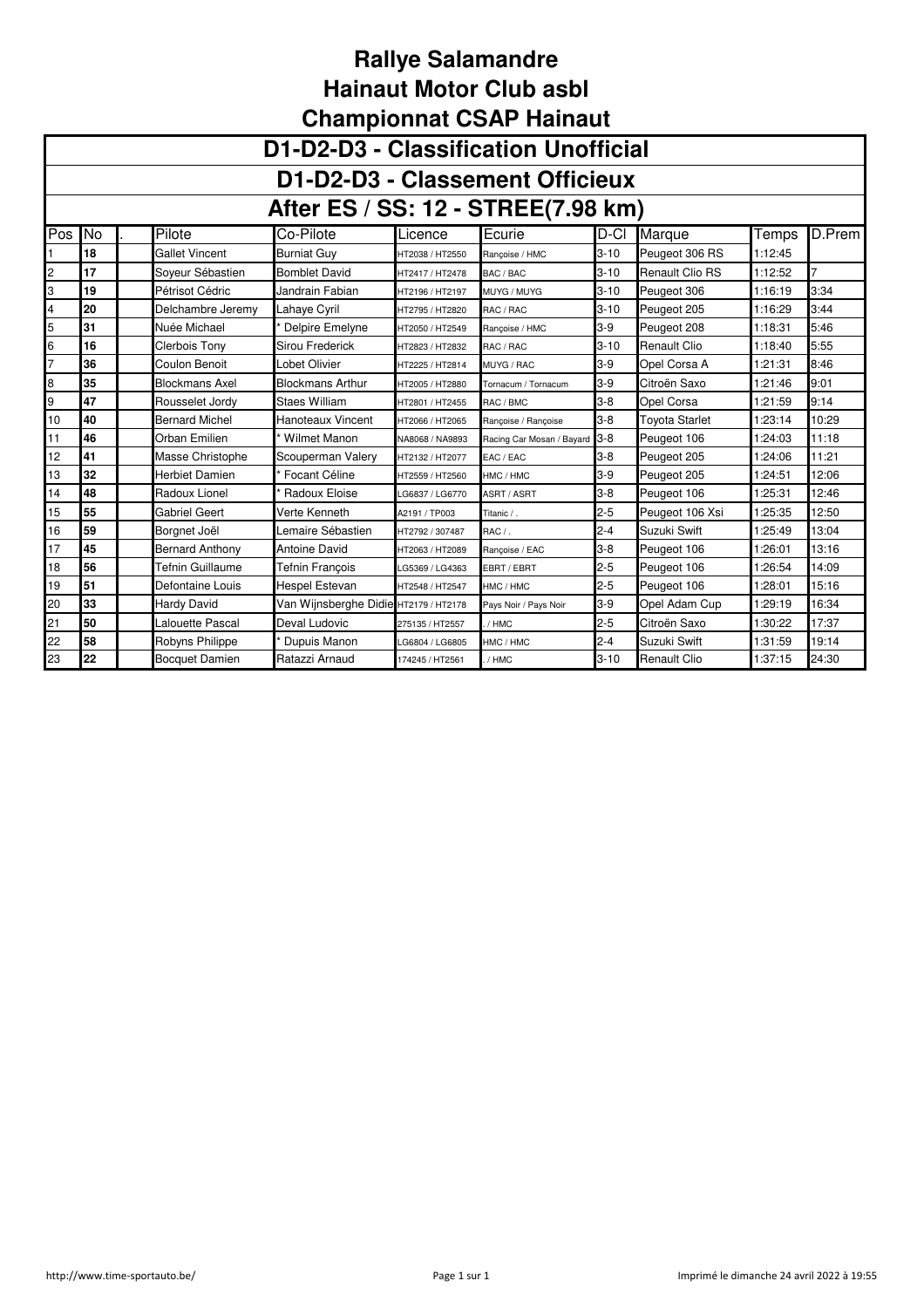|                | Championnat CSAP Hainaut              |  |                      |                         |                 |                       |              |                      |         |        |  |  |  |
|----------------|---------------------------------------|--|----------------------|-------------------------|-----------------|-----------------------|--------------|----------------------|---------|--------|--|--|--|
|                | <b>PH - Classification Unofficial</b> |  |                      |                         |                 |                       |              |                      |         |        |  |  |  |
|                | <b>PH - Classement Officieux</b>      |  |                      |                         |                 |                       |              |                      |         |        |  |  |  |
|                | After ES / SS: 12 - STREE(7.98 km)    |  |                      |                         |                 |                       |              |                      |         |        |  |  |  |
| Pos            | No                                    |  | Pilote               | Co-Pilote               | Licence         | Ecurie                | D-CI         | Marque               | Temps   | D.Prem |  |  |  |
|                | 252                                   |  | Gonon Florian        | Horgnies Michel         | 1694 / 1096     |                       | <b>PH-18</b> | Ford Escort MK1      | 1:14:37 |        |  |  |  |
| 2              | 251                                   |  | Gareth James         | Evans Steffan           | 159266 / 159023 | . / .                 |              | PH-18 Ford Escort RS | 1:15:11 | 34     |  |  |  |
| 3              | 257                                   |  | <b>McDevitt Paul</b> | <b>Fitzpatrick Ray</b>  | 196133 / 4235   | $\prime$ .            |              | PH-18 Ford Escort    | 1:16:49 | 2:12   |  |  |  |
| 4              | 258                                   |  | De Leeuw Christophe  | Chistiaens Jorie        | TP002 / 47335   | $\prime$ .            | <b>PH-18</b> | Opel Ascona A        | 1:17:11 | 2:34   |  |  |  |
| 5              | 263                                   |  | Vannieuwenhuyse Rik  | Deroo Kenny             | W7652 / W7699   | Atlantic / Atlantic   | PH-18        | Ford Escort MK2      | 1:18:55 | 4:18   |  |  |  |
| 6              | 255                                   |  | Crook Simon          | Crook Alister           | 11734 / 11736   | $\cdot$ / $\cdot$     |              | PH-18 Ford Escort RS | 1:19:19 | 4:42   |  |  |  |
| $\overline{7}$ | 256                                   |  | <b>Ernster Marc</b>  | Weyer Tom               | A1196 / A1629   |                       |              | PH-18 Ford Escort RS | 1:19:46 | 5:09   |  |  |  |
| 8              | 269                                   |  | Dupon Christophe     | Latour Dimitri          | HT2054 / HT2070 | Rancoise / Rancoise   |              | PH-18 Ford Escort    | 1:20:57 | 6:20   |  |  |  |
| 9              | 254                                   |  | Gareth Bevan         | Evans Dafydd            | 318104 / 243399 |                       | <b>PH-18</b> | Ford Escort RS       | 1:21:08 | 6:31   |  |  |  |
| 10             | 266                                   |  | Wood Graeme          | <b>Baddeley Matthew</b> | 56093 / 315527  | $\cdot$ / $\cdot$     |              | PH-18 Ford Escort RS | 1:23:40 | 9:03   |  |  |  |
| 11             | 262                                   |  | Plater-Zyberg Thaddé | Duchesne Vincent        | HT2555 / LG6541 | HMC / Maquisard       | PH-18        | Ford Escort RS1600   | 1:23:57 | 9:20   |  |  |  |
| 12             | 265                                   |  | Vancoillie Danny     | Geldhof Thomas          | W1800 / W1633   | Duindistel / Atlantic | <b>PH-18</b> | <b>Opel Kadett</b>   | 1:24:42 | 10:05  |  |  |  |
| 13             | 268                                   |  | Goffaux Pascal       | Renaut Benjamin         | HT2297 / HT2317 | BMC / BAC             | <b>PH-18</b> | Ford Escort MK2      | 1:29:39 | 15:02  |  |  |  |
| 14             | 271                                   |  | Smith Mike           | Walsh Sean              | 46814 / 19305   | $\cdot$ / $\cdot$     | PH-17        | Hillman Avenger      | 1:37:28 | 22:51  |  |  |  |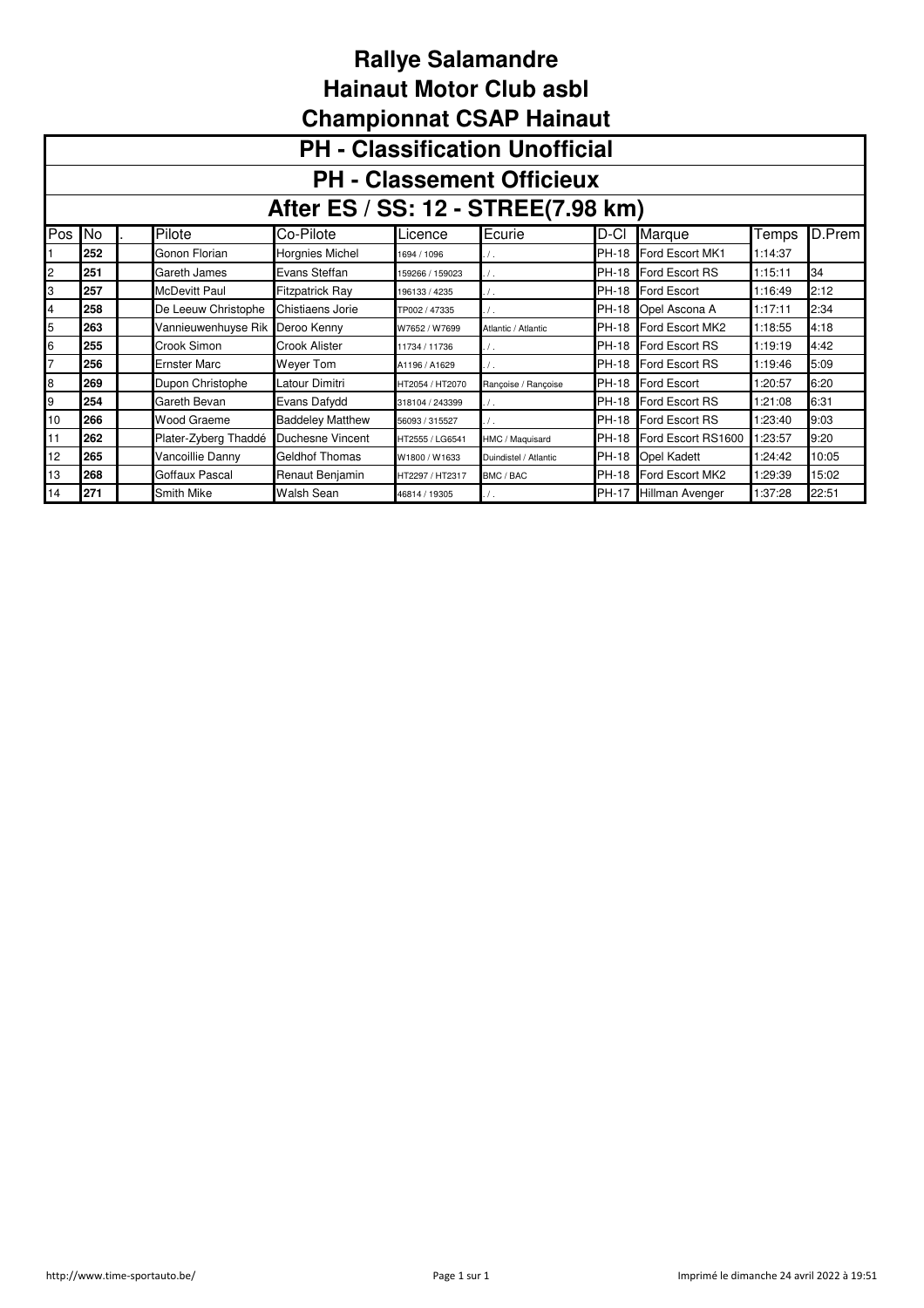|              | Championnal CSAP Hamaul               |  |                       |                                       |                 |             |              |                      |         |        |  |  |  |
|--------------|---------------------------------------|--|-----------------------|---------------------------------------|-----------------|-------------|--------------|----------------------|---------|--------|--|--|--|
|              | <b>SR</b> - Classification Unofficial |  |                       |                                       |                 |             |              |                      |         |        |  |  |  |
|              | <b>SR</b> - Classement Officieux      |  |                       |                                       |                 |             |              |                      |         |        |  |  |  |
|              | After ES / SS: 12 - STREE(7.98 km)    |  |                       |                                       |                 |             |              |                      |         |        |  |  |  |
| Pos No       |                                       |  | Pilote                | Co-Pilote                             | Licence         | Ecurie      | D-CI         | Marque               | Temps   | D.Prem |  |  |  |
|              | 201                                   |  | <b>Choquet Arnaud</b> | <b>Mopar Mathew</b>                   | 56834 / 114077  | $\prime$ .  | <b>SR-20</b> | <b>Ford Escort</b>   | 1:15:49 |        |  |  |  |
| $\mathbf{2}$ | 202                                   |  | Freeman Tim           | <b>Williams David</b>                 | 17843 / 58394   | . / .       | SR-20        | <b>Ford Escort</b>   | 1:15:59 | 10     |  |  |  |
| IЗ           | 259                                   |  | <b>Fayt Mathias</b>   | <b>Miot Pierre</b>                    | HT2464 / HT2420 | BMC / BMC   |              | SR-20 Opel Manta     | 1:21:57 | 6:08   |  |  |  |
| 4            | 206                                   |  | Dernelle Alain        | Vander Sypen Mireille HT2339 / HT2338 |                 | BAC / BAC   | <b>SR-20</b> | BMW E30              | 1:24:35 | 8:46   |  |  |  |
| 5            | 211                                   |  | Stevens Johan         | Rumas Julien                          | HT2345 / NA9240 | BAC / NRC   | <b>SR-20</b> | Peugeot 205          | 1:26:51 | 11:02  |  |  |  |
| 6            | 210                                   |  | Petit Henri           | Petit Jerome                          | HT2203 / HT2217 | MUYG / MUYG |              | SR-20 Opel Corsa     | 1:27:21 | 11:32  |  |  |  |
|              | 205                                   |  | Van Laar Ferry        | Van Laar Stephan                      | 7049 / 7045     | .           |              | SR-20 Ford Escort RS | 1:30:13 | 14:24  |  |  |  |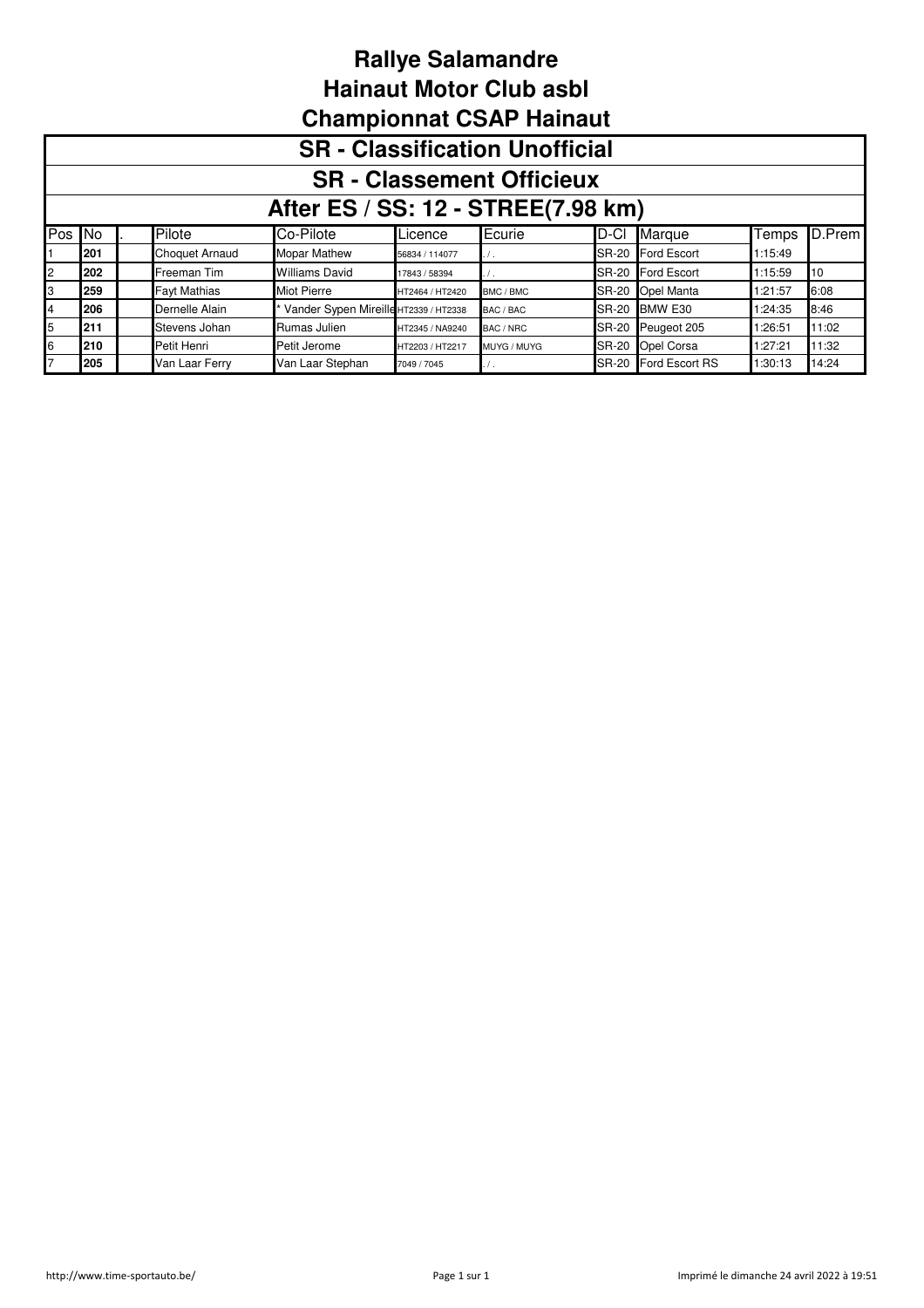|                |                                       |                      |                                     |                        | <b>UNGINATURITY OF LIGINAL</b> |          |                        |         |        |  |  |  |  |
|----------------|---------------------------------------|----------------------|-------------------------------------|------------------------|--------------------------------|----------|------------------------|---------|--------|--|--|--|--|
|                | <b>D4 - Classification Unofficial</b> |                      |                                     |                        |                                |          |                        |         |        |  |  |  |  |
|                | <b>D4 - Classement Officieux</b>      |                      |                                     |                        |                                |          |                        |         |        |  |  |  |  |
|                | After ES / SS: 12 - STREE(7.98 km)    |                      |                                     |                        |                                |          |                        |         |        |  |  |  |  |
|                | Pos No                                | Pilote               | Co-Pilote                           | Licence                | Ecurie                         | D-CI     | Marque                 | Temps   | D.Prem |  |  |  |  |
|                | Classe / Clas 4-12                    |                      |                                     |                        |                                |          |                        |         |        |  |  |  |  |
|                | 27                                    | Schmitt Benjamin     | Decker Jonas                        | ITC1126632 / NA117. /. |                                | $4 - 12$ | Citroën C <sub>2</sub> | 1:15:15 |        |  |  |  |  |
| 2              | 26                                    | <b>Ryez Mathieu</b>  | Pelini Gregory                      | 54321 / 227102         | $\prime$ .                     | $4 - 12$ | Peugeot 208            | 1:21:25 | 6:10   |  |  |  |  |
| 3              | 30                                    | Lienard Hugo         | Telier Gwendoline                   | 303315 / 307033        | $\prime$ .                     | $4 - 12$ | Peugeot 106 XSI        | 1:23:11 | 7:56   |  |  |  |  |
|                | 28                                    | Larivière Jean-Marc  | <b>Binon Karine</b>                 | LG6767 / HT2053        | ASRT / Rançoise                | $4 - 12$ | Peugeot 106            | 1:25:45 | 10:30  |  |  |  |  |
|                |                                       |                      |                                     | Classe / Clas 4-13     |                                |          |                        |         |        |  |  |  |  |
|                | 9                                     | <b>Schiltz Max</b>   | Wanderscheid Patricia A1506 / A1318 |                        | $\prime$ .                     | $4 - 13$ | Renault Clio RS        | 1:19:55 |        |  |  |  |  |
| 2              | 14                                    | Berchem Claude       | Diederich Franz                     | A1226 / A1306          | $\prime$ .                     | $4 - 13$ | VW Golf 2 GTI          | 1:21:56 | 2:01   |  |  |  |  |
| 3              | 15                                    | Domisse Eric         | <b>Bayot Matthieu</b>               | HT2134 / HT2135        | EAC / EAC                      | $4 - 13$ | Peugeot 309            | 1:24:27 | 4:32   |  |  |  |  |
| 4              | 12                                    | Nortier Karel        | <b>Nortier Martin</b>               | 6798 / 27276           |                                | $4 - 13$ | Opel Astra Gsi         | 1:31:01 | 11:06  |  |  |  |  |
|                |                                       |                      |                                     | Classe / Clas 4-14     |                                |          |                        |         |        |  |  |  |  |
|                | 2                                     | Cherain Cédric       | <b>Withers Damien</b>               | TP004 / TP005          | $\prime$ .                     | $4 - 14$ | Porsche 911 GT3        | 1:10:05 |        |  |  |  |  |
| $\overline{c}$ | l8                                    | <b>Fank Patrick</b>  | Foxius André                        | 1113714A / A501        | $\prime$ .                     | $4 - 14$ | Mitsubishi Evo 9       | 1:17:21 | 7:16   |  |  |  |  |
| 3              | 7                                     | Kuijstermans Maurice | Rothman Kirsten                     | 39188 / 43007          |                                | $4 - 14$ | BMW 130i EVO           | 1:19:00 | 8:55   |  |  |  |  |
| 4              | 11                                    | Rocco Frederic       | <b>Wautier Rudi</b>                 | NA8354 / NA8677        | NRC / Bayard                   | $4 - 14$ | <b>BMW Compact</b>     | 1:35:00 | 24:55  |  |  |  |  |
|                |                                       |                      |                                     | Classe / Clas 4-15     |                                |          |                        |         |        |  |  |  |  |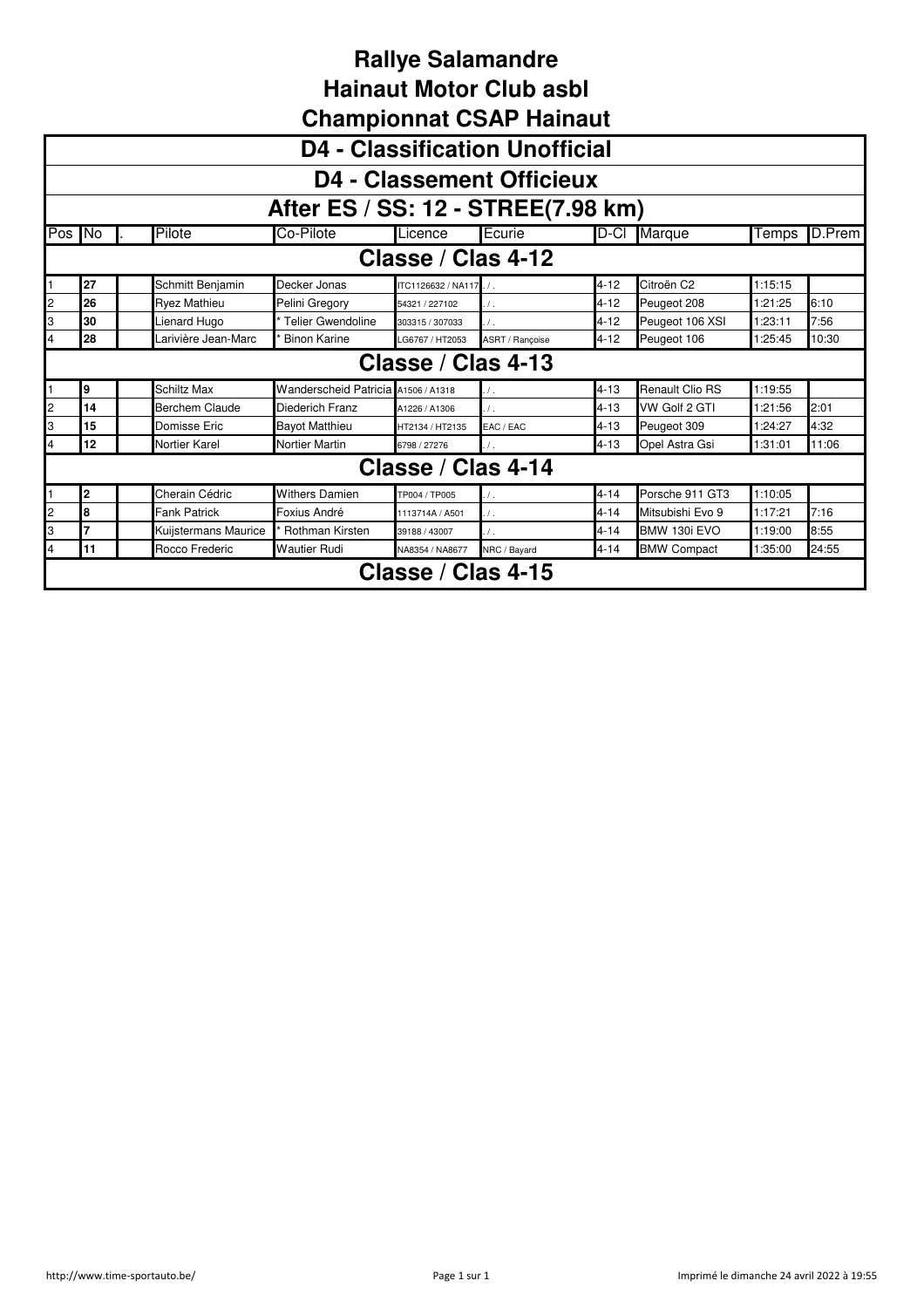|        |    |                       |                                                             |                    | D1-D2-D3 - Classification Unofficial |          |                 |         |        |
|--------|----|-----------------------|-------------------------------------------------------------|--------------------|--------------------------------------|----------|-----------------|---------|--------|
|        |    |                       |                                                             |                    | D1-D2-D3 - Classement Officieux      |          |                 |         |        |
|        |    |                       |                                                             |                    | After ES / SS: 12 - STREE(7.98 km)   |          |                 |         |        |
| Pos No |    | Pilote                | Co-Pilote                                                   | Licence            | Ecurie                               |          | D-Cl Marque     | Temps   | D.Prem |
|        |    |                       |                                                             | Classe / Clas 1-1  |                                      |          |                 |         |        |
|        |    |                       |                                                             | Classe / Clas 1-2  |                                      |          |                 |         |        |
|        |    |                       |                                                             |                    |                                      |          |                 |         |        |
|        |    |                       |                                                             | Classe / Clas 1-3  |                                      |          |                 |         |        |
|        |    |                       |                                                             | Classe / Clas 2-4  |                                      |          |                 |         |        |
|        | 59 | Borgnet Joël          | Lemaire Sébastien                                           | HT2792 / 307487    | RAC /                                | $2 - 4$  | Suzuki Swift    | 1:25:49 |        |
| 2      | 58 | Robyns Philippe       | Dupuis Manon                                                | LG6804 / LG6805    | HMC / HMC                            | $2 - 4$  | Suzuki Swift    | 1:31:59 | 6:10   |
|        |    |                       |                                                             | Classe / Clas 2-5  |                                      |          |                 |         |        |
|        | 55 | Gabriel Geert         | Verte Kenneth                                               | A2191 / TP003      | Titanic /                            | $2 - 5$  | Peugeot 106 Xsi | 1:25:35 |        |
| 2      | 56 | Tefnin Guillaume      | Tefnin François                                             | LG5369 / LG4363    | EBRT / EBRT                          | $2 - 5$  | Peugeot 106     | 1:26:54 | 1:19   |
| 3      | 51 | Defontaine Louis      | Hespel Estevan                                              | HT2548 / HT2547    | HMC / HMC                            | $2 - 5$  | Peugeot 106     | 1:28:01 | 2:26   |
|        | 50 | alouette Pascal       | Deval Ludovic                                               | 275135 / HT2557    | / HMC                                | $2 - 5$  | Citroën Saxo    | 1:30:22 | 4:47   |
|        |    |                       |                                                             | Classe / Clas 2-6  |                                      |          |                 |         |        |
|        |    |                       |                                                             | Classe / Clas 2-7  |                                      |          |                 |         |        |
|        |    |                       |                                                             | Classe / Clas 3-8  |                                      |          |                 |         |        |
|        | 47 | Rousselet Jordy       | <b>Staes William</b>                                        | HT2801 / HT2455    | RAC / BMC                            | 3-8      | Opel Corsa      | 1:21:59 |        |
| 2      | 40 | Bernard Michel        | <b>Hanoteaux Vincent</b>                                    | HT2066 / HT2065    | Rançoise / Rançoise                  | 3-8      | Toyota Starlet  | 1:23:14 | 1:15   |
| 3      | 46 | Orban Emilien         | Wilmet Manon                                                | NA8068 / NA9893    | Racing Car Mosan / Bayard            | 3-8      | Peugeot 106     | 1:24:03 | 2:04   |
| 4      | 41 | Masse Christophe      | Scouperman Valery                                           | HT2132 / HT2077    | EAC / EAC                            | 3-8      | Peugeot 205     | 1:24:06 | 2:07   |
| 5      | 48 | Radoux Lionel         | Radoux Eloise                                               | LG6837 / LG6770    | ASRT / ASRT                          | 3-8      | Peugeot 106     | 1:25:31 | 3:32   |
| 6      | 45 | Bernard Anthony       | Antoine David                                               | HT2063 / HT2089    | Rançoise / EAC                       | 3-8      | Peugeot 106     | 1:26:01 | 4:02   |
|        |    |                       |                                                             | Classe / Clas 3-9  |                                      |          |                 |         |        |
|        | 31 | Nuée Michael          | Delpire Emelyne                                             | HT2050 / HT2549    | Rancoise / HMC                       | $3-9$    | Peugeot 208     | 1:18:31 |        |
| 2      | 36 | Coulon Benoit         | Lobet Olivier                                               | HT2225 / HT2814    | MUYG / RAC                           | $3-9$    | Opel Corsa A    | 1:21:31 | 3:00   |
| 3      | 35 | <b>Blockmans Axel</b> | Blockmans Arthur                                            | HT2005 / HT2880    | Tornacum / Tornacum                  | 3-9      | Citroën Saxo    | 1:21:46 | 3:15   |
|        | 32 | Herbiet Damien        | Focant Céline                                               | HT2559 / HT2560    | HMC / HMC                            | 3-9      | Peugeot 205     | 1:24:51 | 6:20   |
| b      | 33 | <b>Hardy David</b>    | Van Wijnsberghe Didie HT2179 / HT2178 Pays Noir / Pays Noir |                    |                                      | 3-9      | Opel Adam Cup   | 1:29:19 | 10:48  |
|        |    |                       |                                                             | Classe / Clas 3-10 |                                      |          |                 |         |        |
|        | 18 | <b>Gallet Vincent</b> | <b>Burniat Guy</b>                                          | HT2038 / HT2550    | Rançoise / HMC                       | 3-10     | Peugeot 306 RS  | 1:12:45 |        |
| 2      | 17 | Soyeur Sébastien      | <b>Bomblet David</b>                                        | HT2417 / HT2478    | BAC / BAC                            | 3-10     | Renault Clio RS | 1:12:52 |        |
| 3      | 19 | Pétrisot Cédric       | Jandrain Fabian                                             | HT2196 / HT2197    | MUYG / MUYG                          | 3-10     | Peugeot 306     | 1:16:19 | 3:34   |
| 4      | 20 | Delchambre Jeremy     | Lahaye Cyril                                                | HT2795 / HT2820    | RAC / RAC                            | 3-10     | Peugeot 205     | 1:16:29 | 3:44   |
| 5      | 16 | Clerbois Tony         | Sirou Frederick                                             | HT2823 / HT2832    | RAC / RAC                            | $3 - 10$ | Renault Clio    | 1:18:40 | 5:55   |
| 6      | 22 | <b>Bocquet Damien</b> | Ratazzi Arnaud                                              | 174245 / HT2561    | / HMC                                | $3 - 10$ | Renault Clio    | 1:37:15 | 24:30  |
|        |    |                       |                                                             | Classe / Clas 3-11 |                                      |          |                 |         |        |